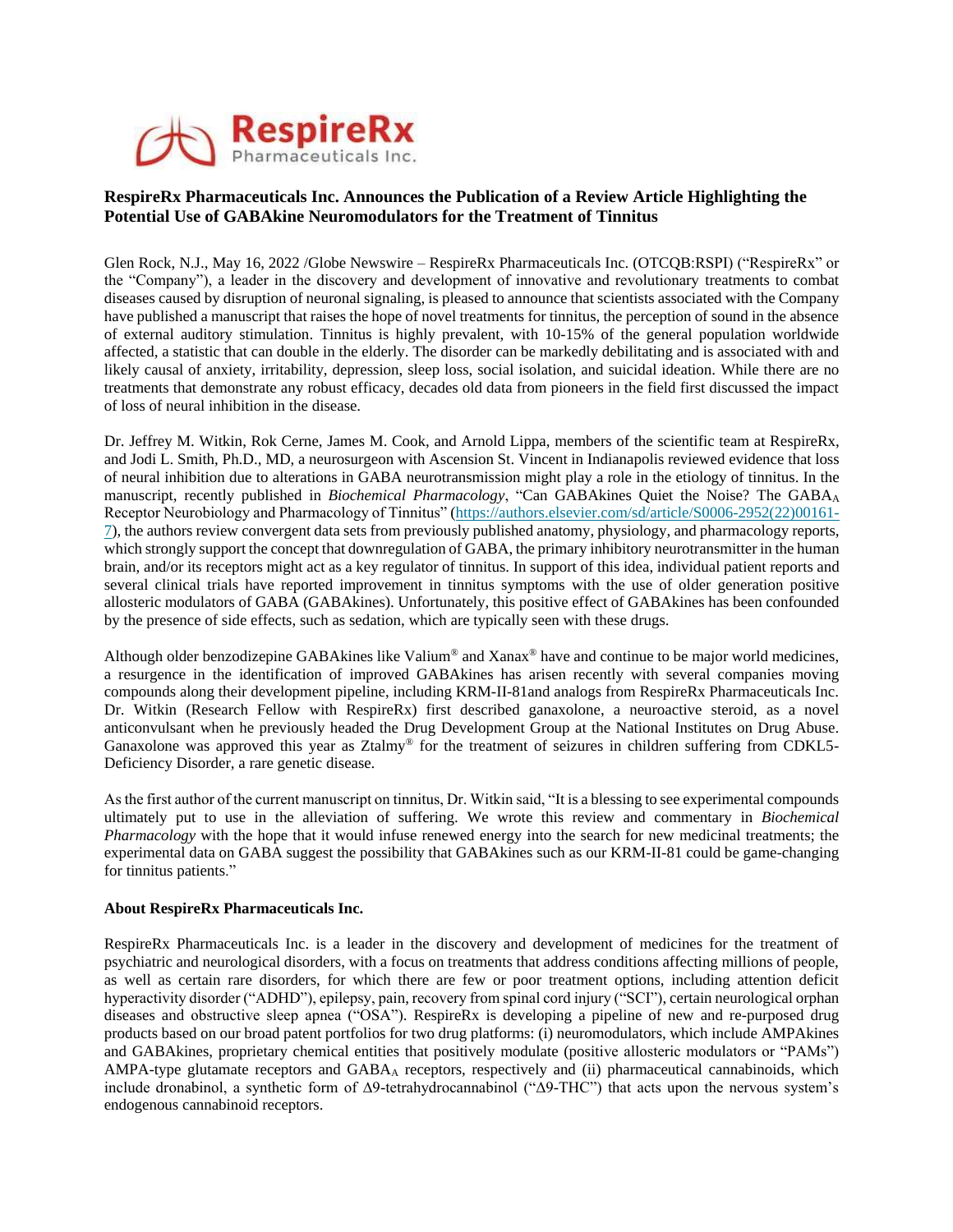The Company holds exclusive licenses and owns patents and patent applications or rights thereto for certain families of chemical compounds that claim the chemical structures and their uses in the treatment of a variety of disorders, as well as claims for novel uses of known drugs.

### *EndeavourRx: Neuromodulators*

**GABAkines.** Under a License Agreement with the University of Wisconsin-Milwaukee Research Foundation, Inc. and on behalf of its EndeavourRx business unit, RespireRx has licensed rights to certain GABAkines because of their ability to selectively amplify inhibitory neurotransmission at a highly specific, subset of GABA<sup>A</sup> receptors, thus producing a unique efficacy profile with reduced side effects. Preclinical studies have documented their efficacy in a broad array of animal models of interrelated neurological and psychiatric disorders including epilepsy, pain, anxiety, and depression in the absence of or with greatly reduced propensity to produce sedation, motor-impairment, tolerance, dependence and abuse. The Company currently is focusing on developing KRM-II-81 for the treatment of epilepsy and pain.

KRM-II-81 has displayed a high degree of anti-convulsant activity in a broad range of preclinical studies, including in treatment resistant and pharmaco-resistant models. Not only was KRM-II-81 highly effective in these models, but pharmaco-resistance or tolerance did not develop to its anti-convulsant properties. These latter results are particularly important because pharmaco-resistance occurs when medications that once controlled seizures lose efficacy as a result of chronic use and it is a principal reason some epileptic patients require brain surgery to control their seizures. In support of its potential clinical efficacy, translational studies have demonstrated the ability of KRM-II-81 to dramatically reduce epileptiform electrical activity when administered in situ to brain slices excised from treatment resistant epileptic patients undergoing surgery.

In addition, KRM-II-81 has displayed a high degree of analgesic activity in a broad range of preclinical studies. In intact animal models of pain, the analgesic efficacy of KRM-II-81 was comparable to or greater than commonly used analgesics. At the same time, KRM-II-81 did not display side effects such as sedation and motor impairment, but even more importantly, it did not produce tolerance, dependence, respiratory depression or behavioral changes indicative of abuse liability, which are produced by opioid narcotics and are at the heart of the opioid epidemic.

**AMPAkines.** Through an extensive translational research effort from the cellular level through Phase 2 clinical trials, the Company has developed a family of novel, low impact AMPAkines, including CX717, CX1739 and CX1942 that may have clinical application in the treatment of CNS-driven neurobehavioral and cognitive disorders, spinal cord injury, neurological diseases, and certain orphan indications. Our lead clinical compounds, CX717 and CX1739, have successfully completed multiple Phase 1 safety trials. Both compounds have also completed Phase 2 proof of concept trials demonstrating target engagement, by antagonizing the ability of opioids to induce respiratory depression.

AMPAkines have demonstrated positive activity in animal models of ADHD, results that have been extended translationally into statistically significant improvement of symptoms observed in a Phase 2 human clinical trial of CX717 in adult patients with ADHD. Statistically significant therapeutic effects were observed within one week. We believe AMPAkines may represent a novel, non-stimulant treatment for ADHD with a more rapid onset of action than alternative non-stimulants, such as Straterra® (atomoxetine), and without the drawbacks of amphetamine-type stimulants.

In a series of important studies funded by grants from the National Institutes of Health and published in a number of peer reviewed articles, Dr. David Fuller (University of Florida), a long-time RespireRx collaborator, has demonstrated the ability of CX1739 and CX717, the Company's lead AMPAkines, to improve motor nerve activity and muscle function in animal models of spinal cord injury (SCI).

## *ResolutionRx: Pharmaceutical Cannabinoids***.**

**Dronabinol**. RespireRx's ResolutionRx business unit is developing dronabinol, ∆-9-THC, a synthetic version of the naturally occurring substance in the cannabis plant, for the treatment of OSA, a serious respiratory disorder that impacts an estimated 29.4 million people in the United States according to the American Academy of Sleep Medicine ("AASM"), published in August 2016. OSA has been linked to increased risk for hypertension, heart failure, depression, and diabetes, and has an annual economic cost in the United States of \$162 billion according to the AASM.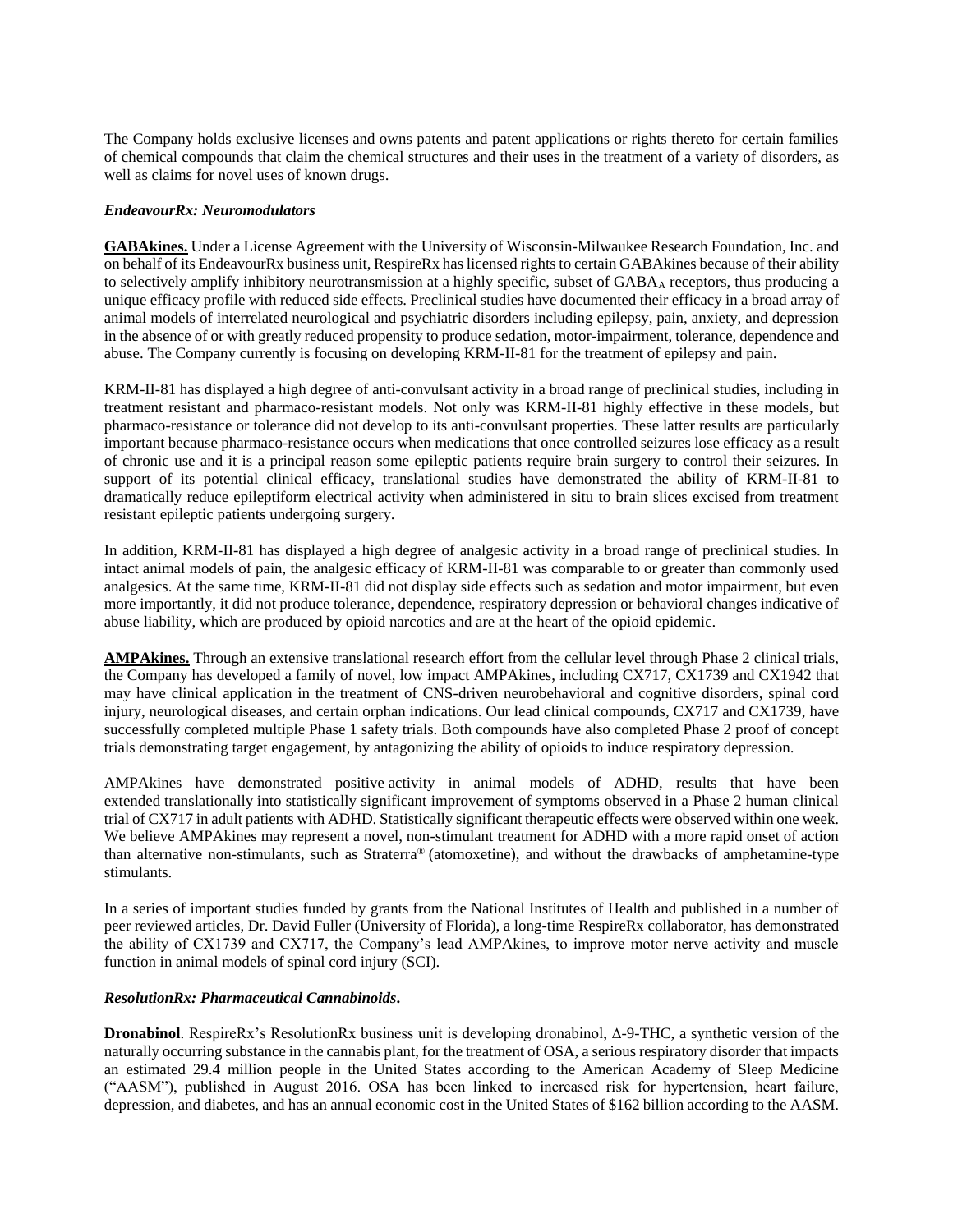There are no approved drug treatments for OSA.

Two Phase 2 clinical trials have been completed demonstrating the ability of dronabinol to significantly reduce the symptoms of OSA and, subject to raising sufficient finance (of which no assurance can be provided) and pending the outcome of an intended meeting with the FDA, RespireRx believes that it will be able to commence a pharmacokinetic study for a recently discovered and to-be-developed formulation followed by a Phase 3 clinical study for the treatment of OSA with the new formulation. Because dronabinol is already FDA approved for the treatment of AIDS related anorexia and chemotherapy induced nausea and vomiting, the Company further believes that its re-purposing strategy would only require approval by the FDA of a 505(b)(2) new drug application ("NDA"), an efficient regulatory pathway that allows the use of publicly available data.

Additional information about RespireRx and the matters discussed herein can be obtained on the Company's web-site a[t www.RespireRx.com](http://respirerx.com/) or in the Company's filings with the Securities and Exchange Commission at [www.sec.gov.](http://www.sec.gov./)

### *Not a Securities Offering or Solicitation*

*This communication shall not constitute an offer to sell or the solicitation of an offer to buy any securities, nor shall there be any sales of securities in any jurisdiction in which such offer, solicitation or sale of securities would be unlawful before registration or qualification under the laws of such jurisdiction.*

#### *Cautionary Note Regarding Forward-Looking Statements*

*This press release contains certain forward-looking statements within the meaning of Section 27A of the Securities Act of 1933, as amended (the "Securities Act") and Section 21E of the Securities Exchange Act of 1934, as amended (the "Exchange Act"), and the Company intends that such forward-looking statements be subject to the safe harbor created thereby. These might include statements regarding the Company's future plans, targets, estimates, assumptions, financial position, business strategy and other plans and objectives for future operations, and assumptions and predictions about research and development efforts, including, but not limited to, preclinical and clinical research design, execution, timing, costs and results, future product demand, supply, manufacturing, costs, marketing and pricing factors.*

*In some cases, forward-looking statements may be identified by words including "assumes," "could," "ongoing," "potential," "predicts," "projects," "should," "will," "would," "anticipates," "believes," "intends," "estimates," "expects," "plans," "contemplates," "targets," "continues," "budgets," "may," or the negative of these terms or other comparable terminology, although not all forward-looking statements contain these words, and such statements may include, but are not limited to, statements regarding (i) future research plans, expenditures and results, (ii) potential collaborative arrangements, (iii) the potential utility of the Company's product candidates, (iv) reorganization plans, and (v) the need for, and availability of, additional financing. Forward-looking statements are based on information available at the time the statements are made and involve known and unknown risks, uncertainties and other factors that may cause our results, levels of activity, performance or achievements to be materially different from the information expressed or implied by the forward-looking statements in this press release.*

*These factors include but are not limited to, regulatory policies or changes thereto, available cash, research and development results, issuance of patents, competition from other similar businesses, interest of third parties in collaborations with us, and market and general economic factors, and other risk factors disclosed in "Item 1A. Risk Factors" in the Company's Annual Report on Form 10-K for the fiscal year ended December 31, 2021, as filed with the SEC on April 15, 2022 (the "2021 Form 10-K").*

*You should read these risk factors and the other cautionary statements made in the Company's filings as being applicable to all related forward-looking statements wherever they appear in this press release. We cannot assure you that the forward-looking statements in this press release will prove to be accurate and therefore prospective investors, as well as potential collaborators and other potential stakeholders, are encouraged not to place undue reliance on forward-looking statements. You should read this press release completely. Other than as required by law, we undertake no obligation to update or revise these forward-looking statements, even though our situation may change in the future.*